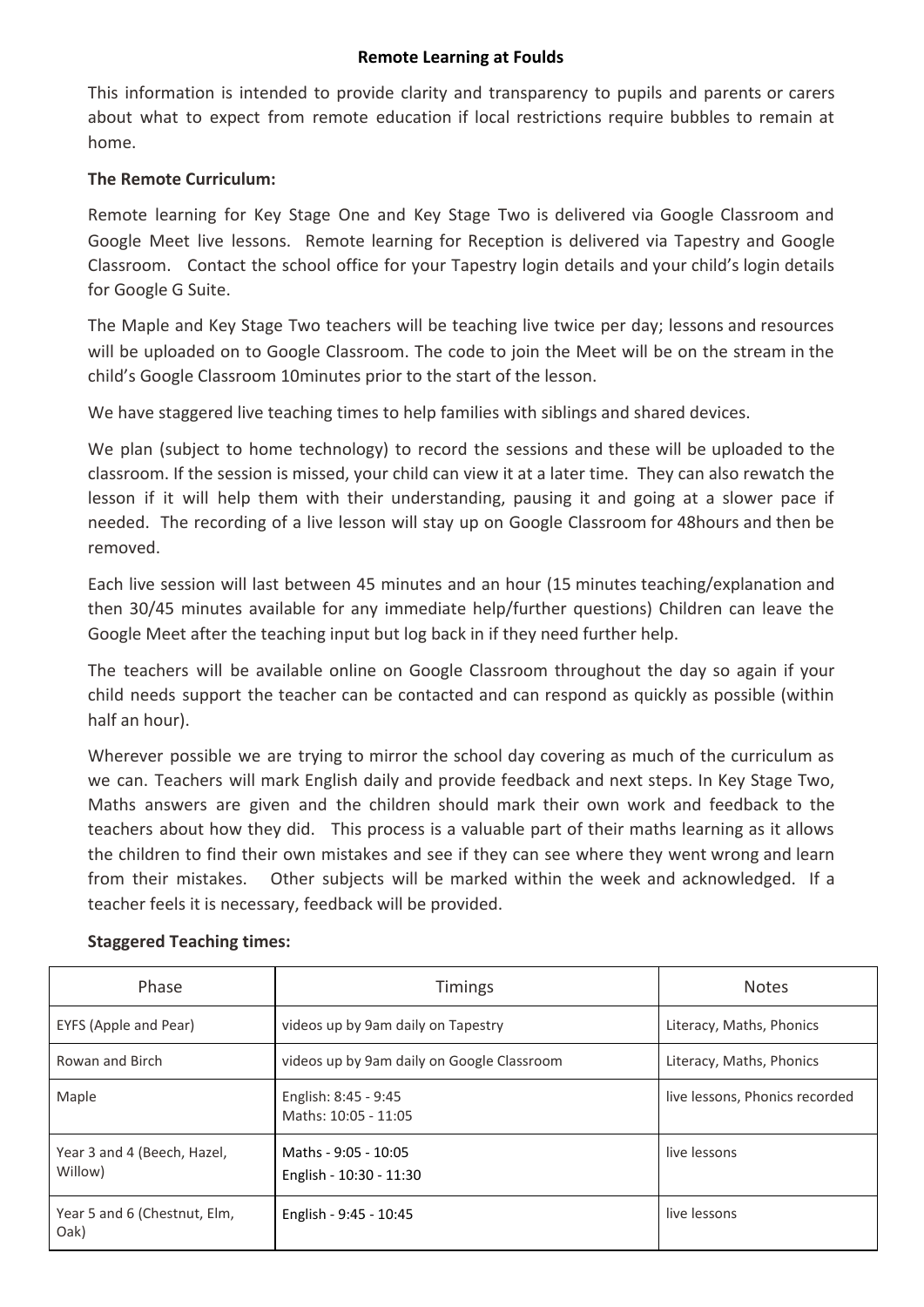Wider curriculum learning will be put on Google Classroom at 1pm each day for the children to access. For Reception, other activities will be added to

#### **Remote teaching and study times each day:**

This includes the teaching time and independent work time

| EYFS: | 1-2 hours per day |
|-------|-------------------|
|       |                   |

| Key Stage 1 | 3 hours per day |
|-------------|-----------------|
|-------------|-----------------|

Key Stage 2 Lower 4 hours per day

Key stage 2 Upper 4 hours per day

#### **Children should be reading every day:**

| Key stage 1 | 20 minutes preferably with an adult |
|-------------|-------------------------------------|
|             |                                     |

Key stage 2 30 - 45 minutes per day

## **Accessing Remote Learning:**

As stated above, access to any online learning will be:

| Reception                                     | Tapestry, Google Classroom for assemblies and as a back up |
|-----------------------------------------------|------------------------------------------------------------|
| Key Stage 1 (Year 1 and 2)   Google Classroom |                                                            |
| Key Stage 2 (Year $3 - 6$ )                   | Google Classroom                                           |

We recognise that some pupils may not have suitable online access at home. We take the following approaches to support those pupils to access remote education:

- Loan of laptops Contact the school office and a laptop can be provided.
- Printed work Contact the class teacher and printed work will be made available for collection.
- If you are unable to upload work, pupils can take photographs of the work completed and these can then be emailed to the office ([office@fouldsp.org](mailto:office@fouldsp.org) for the attention of the child's teacher).
- Any additional support required parents should contact the class teacher in the first instance. Dedicated class emails are available and have been shared with parents and carers.

#### **Pupils with additional needs**

Where children have additional needs the school will work with the parents to establish a routine that works for the child. This will be tailor made for the individual child and may include daily support from support adult, daily Google Meet teaching sessions and small group interventions (via Google Meet)